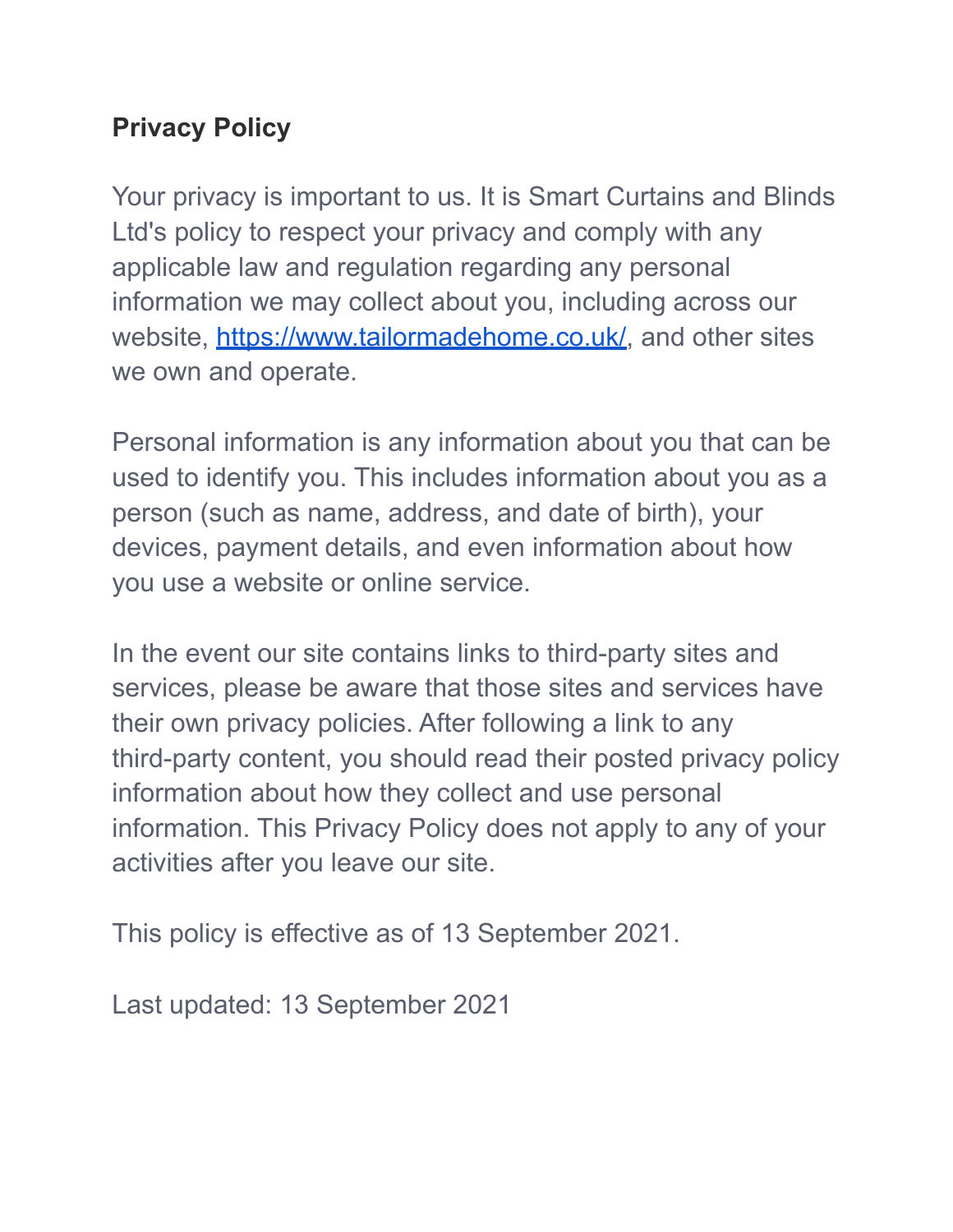#### **Information We Collect**

Information we collect falls into one of two categories: "voluntarily provided" information and "automatically collected" information.

"Voluntarily provided" information refers to any information you knowingly and actively provide us when using or participating in any of our services and promotions.

"Automatically collected" information refers to any information automatically sent by your devices in the course of accessing our products and services.

# **Log Data**

When you visit our website, our servers may automatically log the standard data provided by your web browser. It may include your device's Internet Protocol (IP) address, your browser type and version, the pages you visit, the time and date of your visit, the time spent on each page, and other details about your visit.

Additionally, if you encounter certain errors while using the site, we may automatically collect data about the error and the circumstances surrounding its occurrence. This data may include technical details about your device, what you were trying to do when the error happened, and other technical information relating to the problem. You may or may not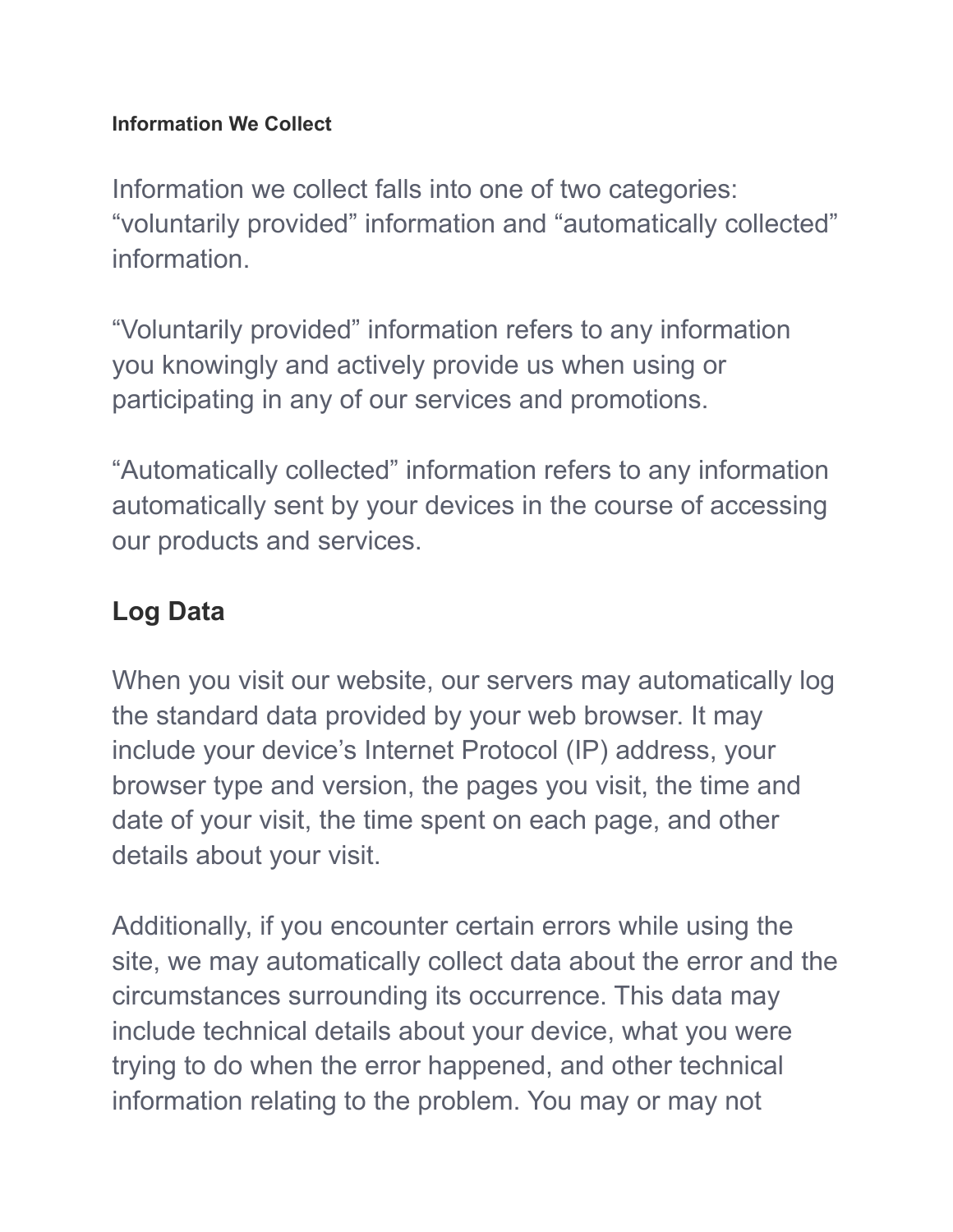receive notice of such errors, even at the moment they occur, that they have occurred, or what the nature of the error is.

Please be aware that while this information may not be personally identifying by itself, it may be possible to combine it with other data to personally identify individual persons.

# **Device Data**

When you visit our website or interact with our services, we may automatically collect data about your device, such as:

- Device Type
- Operating System
- Device settings
- Geo-location data

Data we collect can depend on the individual settings of your device and software. We recommend checking the policies of your device manufacturer or software provider to learn what information they make available to us.

### **Personal Information**

We may ask for personal information — for example, when you subscribe to our newsletter or when you contact us which may include one or more of the following: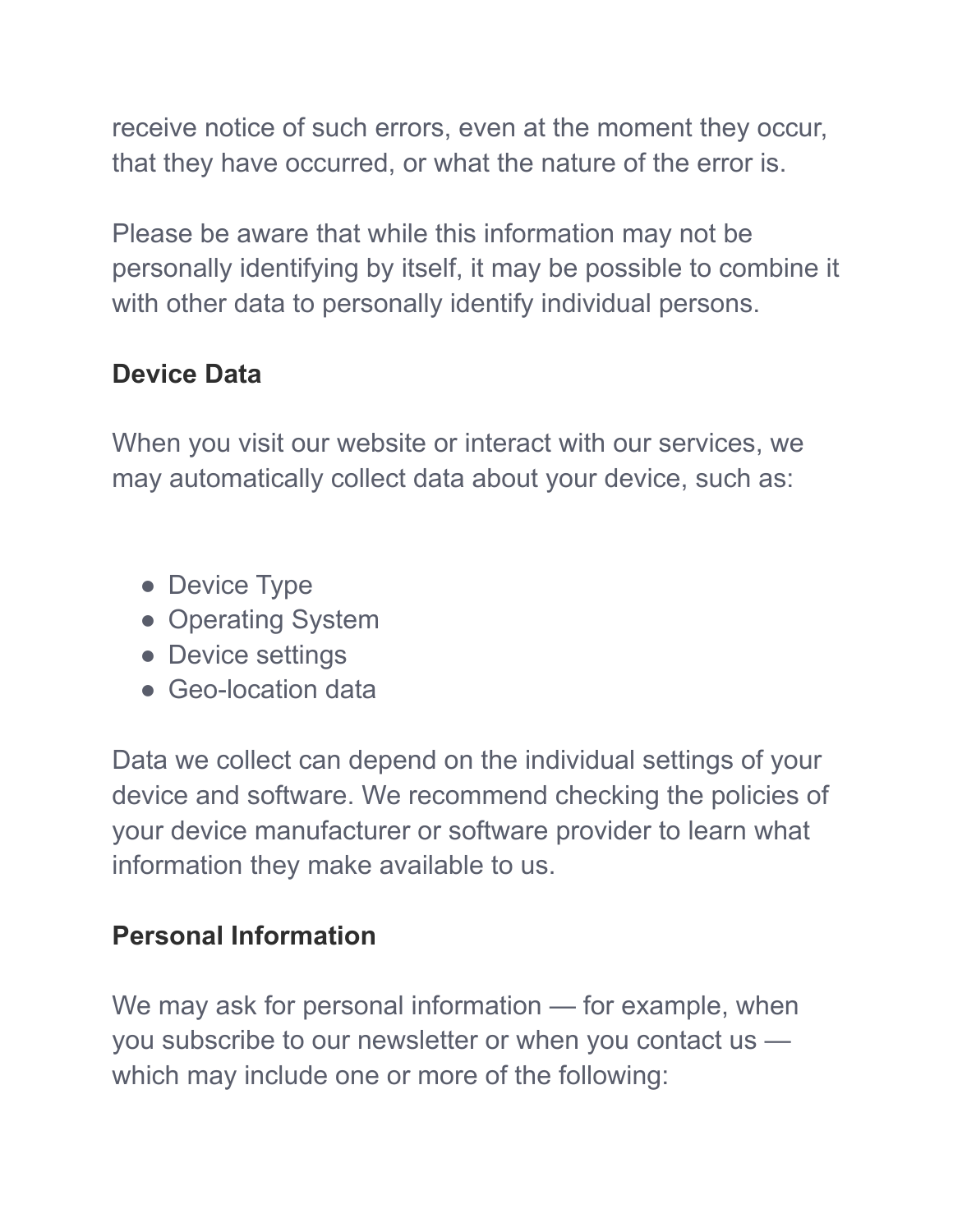- Name
- Email
- Phone/mobile number

## **Transaction Data**

Transaction data refers to data that accumulates over the normal course of operation on our platform. This may include transaction records, stored files, user profiles, analytics data and other metrics, as well as other types of information, created or generated, as users interact with our services.

## **Legitimate Reasons for Processing Your Personal Information**

We only collect and use your personal information when we have a legitimate reason for doing so. In which instance, we only collect personal information that is reasonably necessary to provide our services to you.

# **Collection and Use of Information**

We may collect personal information from you when you do any of the following on our website:

- Register for an account
- Purchase a subscription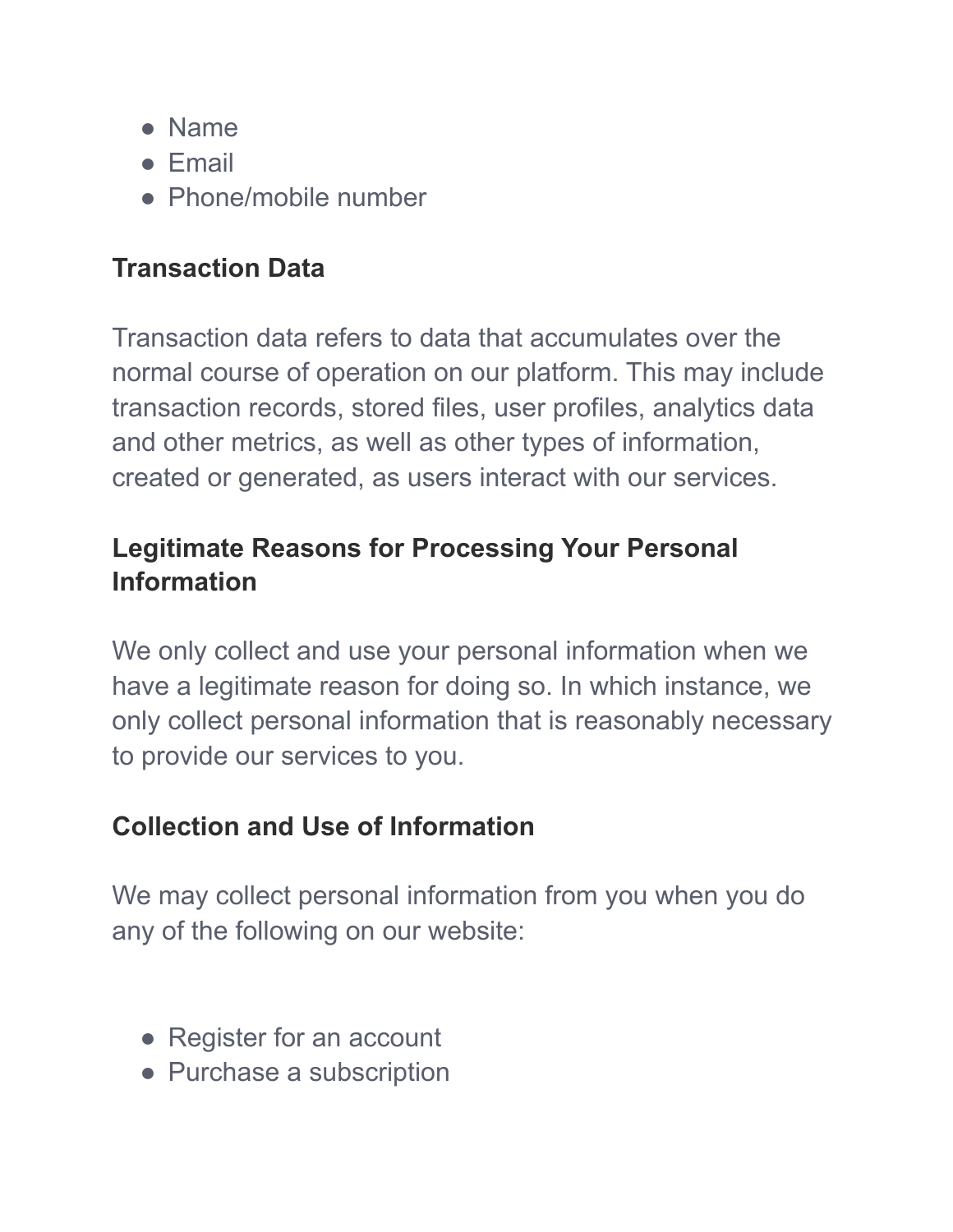- Enter any of our competitions, contests, sweepstakes, and surveys
- Sign up to receive updates from us via email or social media channels
- Use a mobile device or web browser to access our content
- Contact us via email, social media, or on any similar technologies
- When you mention us on social media

We may collect, hold, use, and disclose information for the following purposes, and personal information will not be further processed in a manner that is incompatible with these purposes:

- to provide you with our platform's core features and services
- to enable you to customize or personalize your experience of our website
- to contact and communicate with you
- for analytics, market research, and business development, including to operate and improve our website, associated applications, and associated social media platforms
- for advertising and marketing, including sending you promotional information about our products and services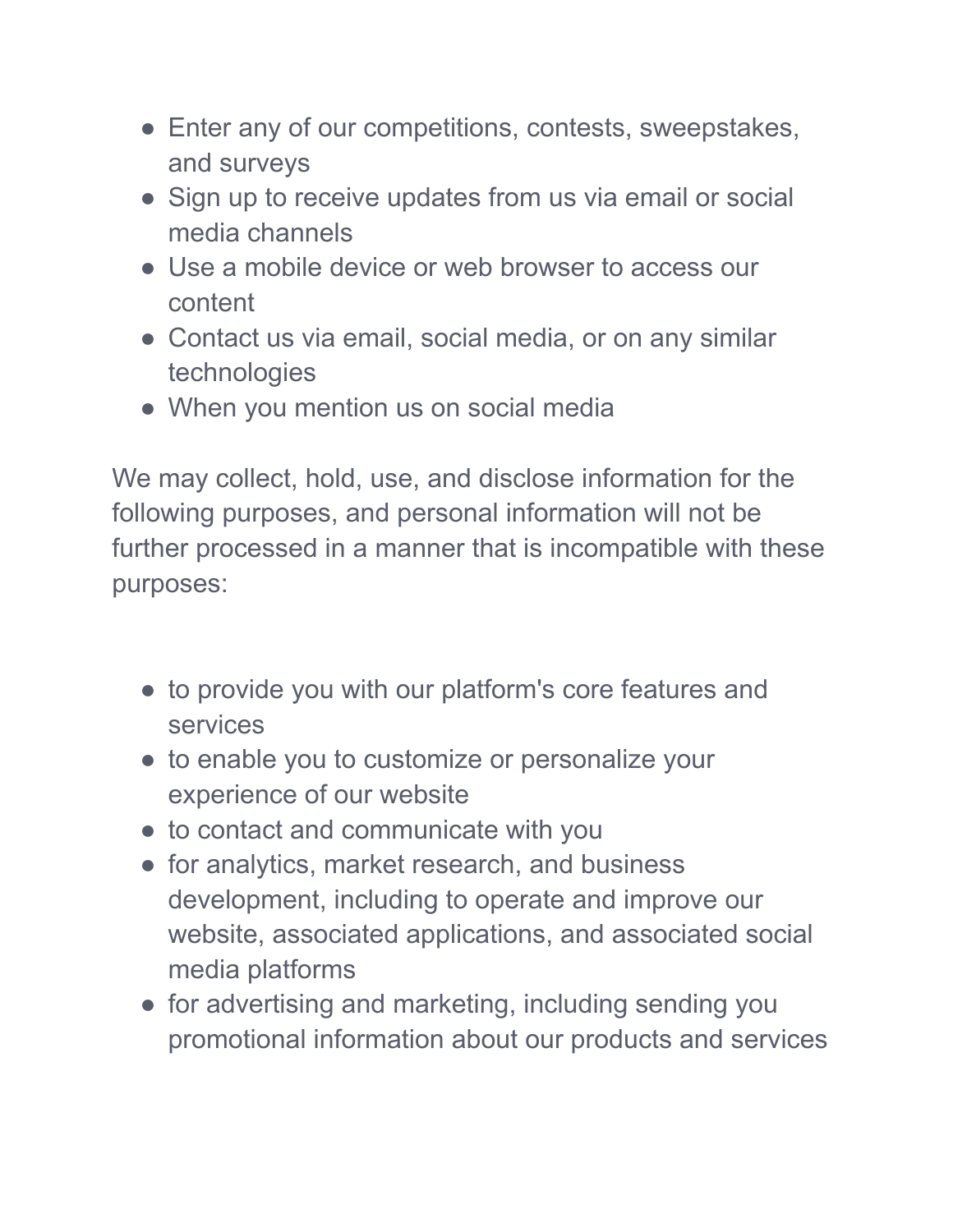and information about third parties that we consider may be of interest to you

- to enable you to access and use our website, associated applications, and associated social media platforms
- for internal record keeping and administrative purposes
- to run competitions, sweepstakes, and/or offer additional benefits to you
- to comply with our legal obligations and resolve any disputes that we may have
- for security and fraud prevention, and to ensure that our sites and apps are safe, secure, and used in line with our terms of use
- for technical assessment, including to operate and improve our app, associated applications, and associated social media platforms

We may combine voluntarily provided and automatically collected personal information with general information or research data we receive from other trusted sources. For example, If you provide us with your location, we may combine this with general information about currency and language to provide you with an enhanced experience of our site and service.

# **Security of Your Personal Information**

When we collect and process personal information, and while we retain this information, we will protect it within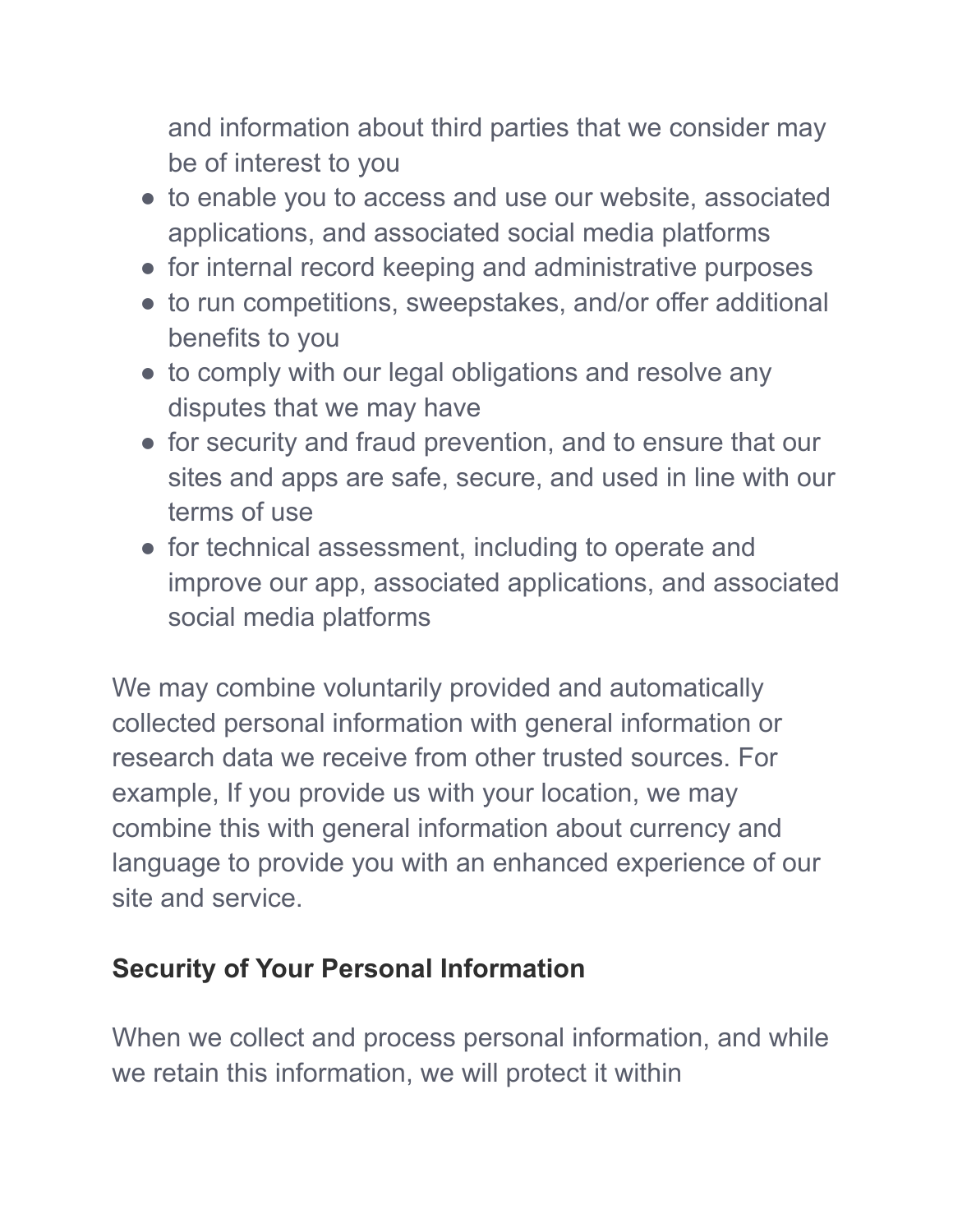commercially acceptable means to prevent loss and theft, as well as unauthorized access, disclosure, copying, use, or modification.

Although we will do our best to protect the personal information you provide to us, we advise that no method of electronic transmission or storage is 100% secure, and no one can guarantee absolute data security.

You are responsible for selecting any password and its overall security strength, ensuring the security of your own information within the bounds of our services. For example, ensuring any passwords associated with accessing your personal information and accounts are secure and confidential.

# **How Long We Keep Your Personal Information**

We keep your personal information only for as long as we need to. This time period may depend on what we are using your information for, in accordance with this privacy policy. For example, if you have provided us with personal information as part of creating an account with us, we may retain this information for the duration your account exists on our system. If your personal information is no longer required for this purpose, we will delete it or make it anonymous by removing all details that identify you.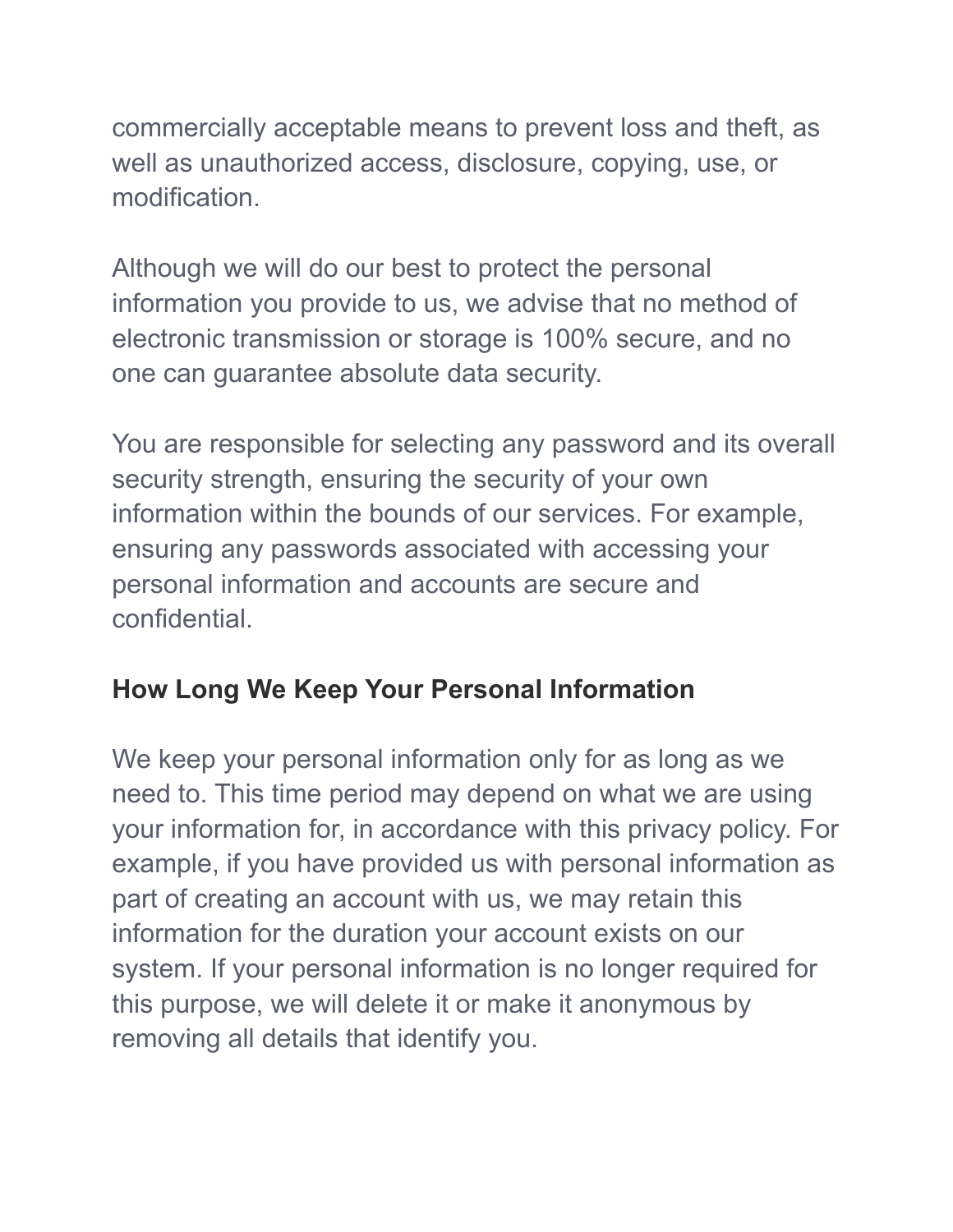However, if necessary, we may retain your personal information for our compliance with a legal, accounting, or reporting obligation or for archiving purposes in the public interest, scientific, or historical research purposes or statistical purposes.

#### **Children's Privacy**

We do not aim any of our products or services directly at children under the age of 13, and we do not knowingly collect personal information about children under 13.

#### **Disclosure of Personal Information to Third Parties**

We may disclose personal information to:

- a parent, subsidiary, or affiliate of our company
- third-party service providers for the purpose of enabling them to provide their services, including (without limitation) IT service providers, data storage, hosting and server providers, analytics, error loggers, debt collectors, maintenance or problem-solving providers, professional advisors, and payment systems operators
- our employees, contractors, and/or related entities
- our existing or potential agents or business partners
- sponsors or promoters of any competition, sweepstakes, or promotion we run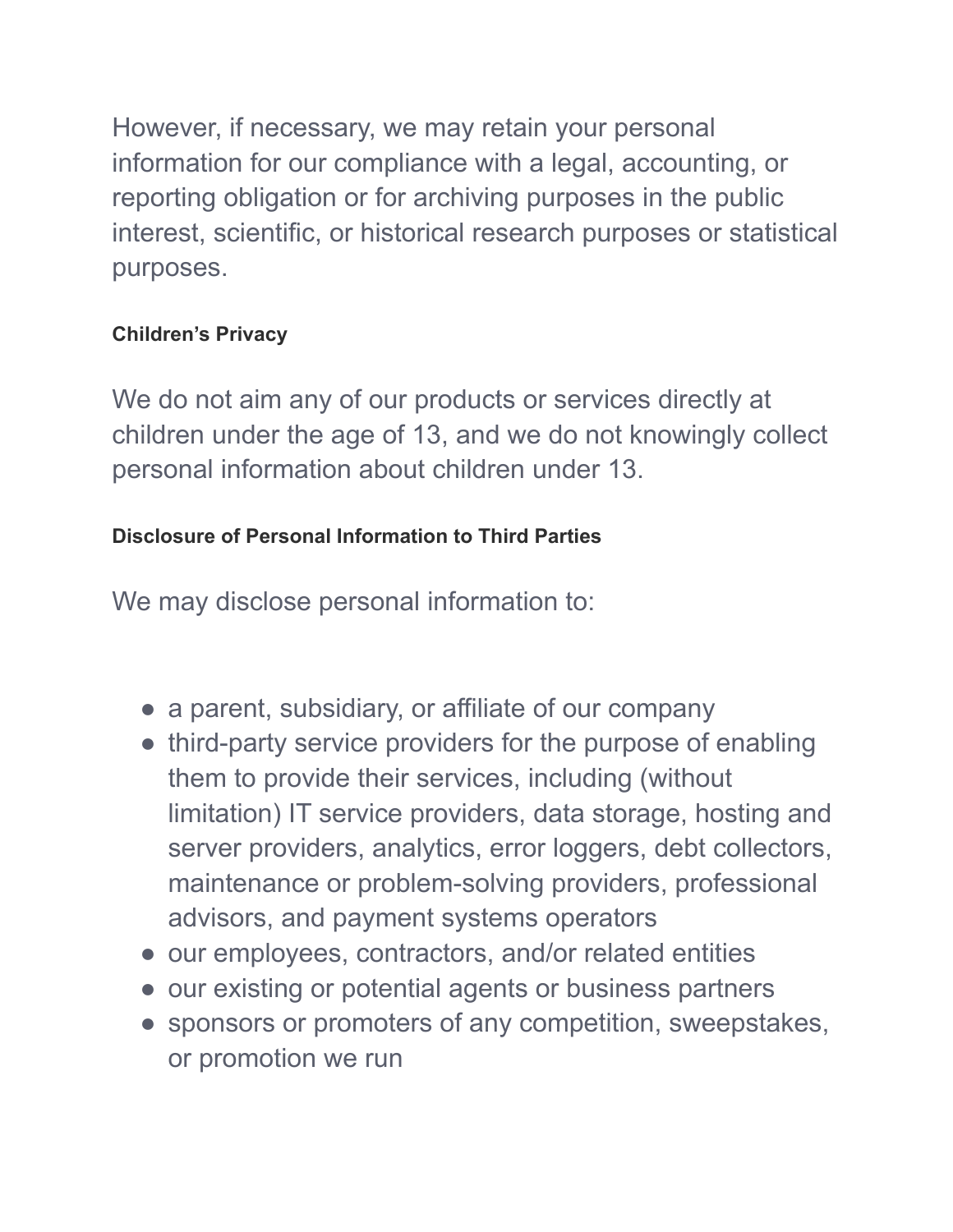- credit reporting agencies, courts, tribunals, and regulatory authorities, in the event you fail to pay for goods or services we have provided to you
- courts, tribunals, regulatory authorities, and law enforcement officers, as required by law, in connection with any actual or prospective legal proceedings, or in order to establish, exercise, or defend our legal rights
- third parties, including agents or sub-contractors, who assist us in providing information, products, services, or direct marketing to you
- third parties to collect and process data
- an entity that buys, or to which we transfer all or substantially all of our assets and business

Third parties we currently use include:

- Google Analytics
- Stripe
- Smartsupp

#### **Your Rights and Controlling Your Personal Information**

**Your choice:** By providing personal information to us, you understand we will collect, hold, use, and disclose your personal information in accordance with this privacy policy. You do not have to provide personal information to us, however, if you do not, it may affect your use of our website or the products and/or services offered on or through it.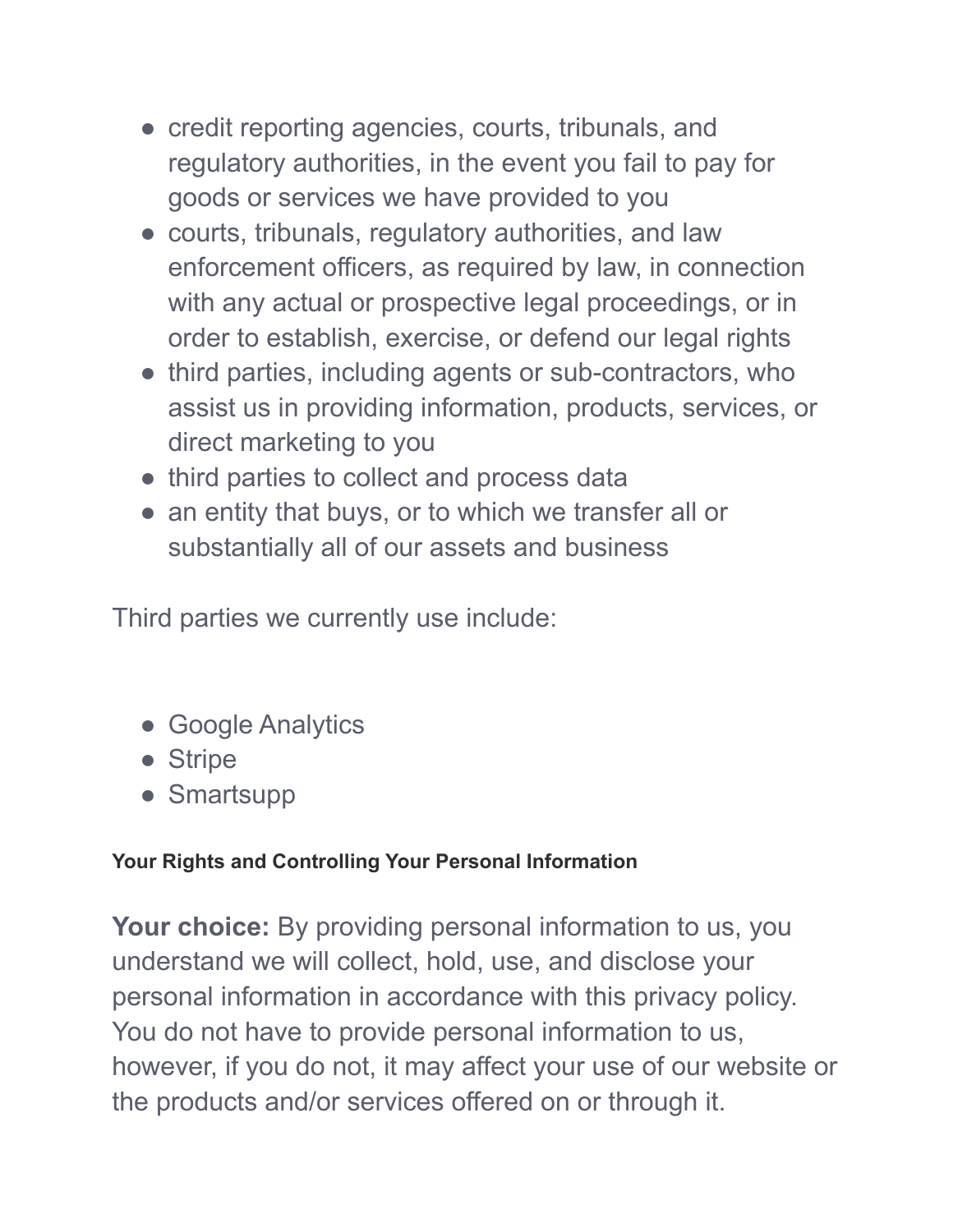**Information from third parties:** If we receive personal information about you from a third party, we will protect it as set out in this privacy policy. If you are a third party providing personal information about somebody else, you represent and warrant that you have such person's consent to provide the personal information to us.

**Marketing permission:** If you have previously agreed to us using your personal information for direct marketing purposes, you may change your mind at any time by contacting us using the details below.

**Access:** You may request details of the personal information that we hold about you.

**Correction:** If you believe that any information we hold about you is inaccurate, out of date, incomplete, irrelevant, or misleading, please contact us using the details provided in this privacy policy. We will take reasonable steps to correct any information found to be inaccurate, incomplete, misleading, or out of date.

**Non-discrimination:** We will not discriminate against you for exercising any of your rights over your personal information. Unless your personal information is required to provide you with a particular service or offer (for example processing transaction data), we will not deny you goods or services and/or charge you different prices or rates for goods or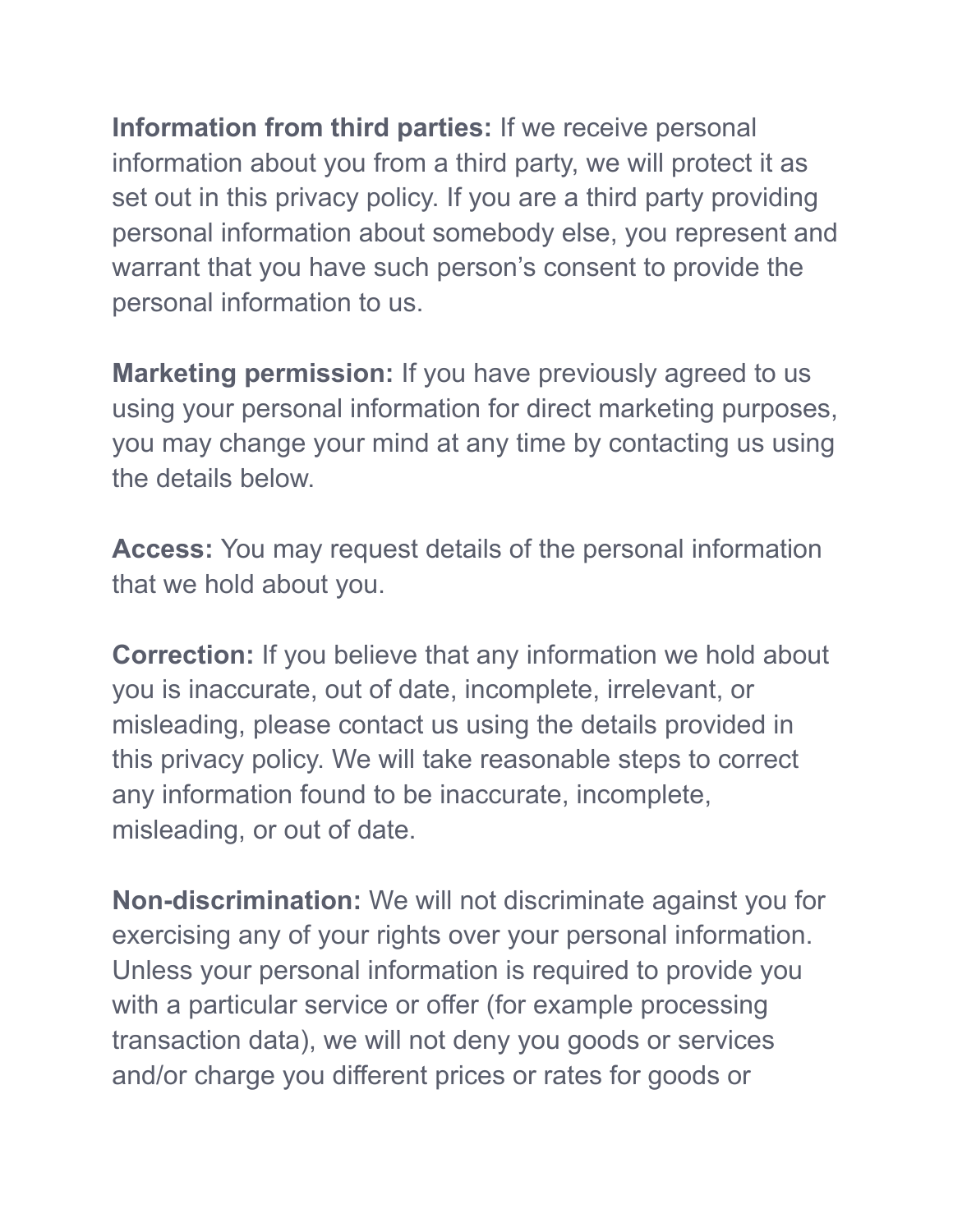services, including through granting discounts or other benefits, or imposing penalties, or provide you with a different level or quality of goods or services.

**Notification of data breaches:** We will comply with laws applicable to us in respect of any data breach.

**Complaints:** If you believe that we have breached a relevant data protection law and wish to make a complaint, please contact us using the details below and provide us with full details of the alleged breach. We will promptly investigate your complaint and respond to you, in writing, setting out the outcome of our investigation and the steps we will take to deal with your complaint. You also have the right to contact a regulatory body or data protection authority in relation to your complaint.

**Unsubscribe:** To unsubscribe from our email database or opt-out of communications (including marketing communications), please contact us using the details provided in this privacy policy, or opt-out using the opt-out facilities provided in the communication. We may need to request specific information from you to help us confirm your identity.

#### **Use of Cookies**

We use "cookies" to collect information about you and your activity across our site. A cookie is a small piece of data that our website stores on your computer, and accesses each time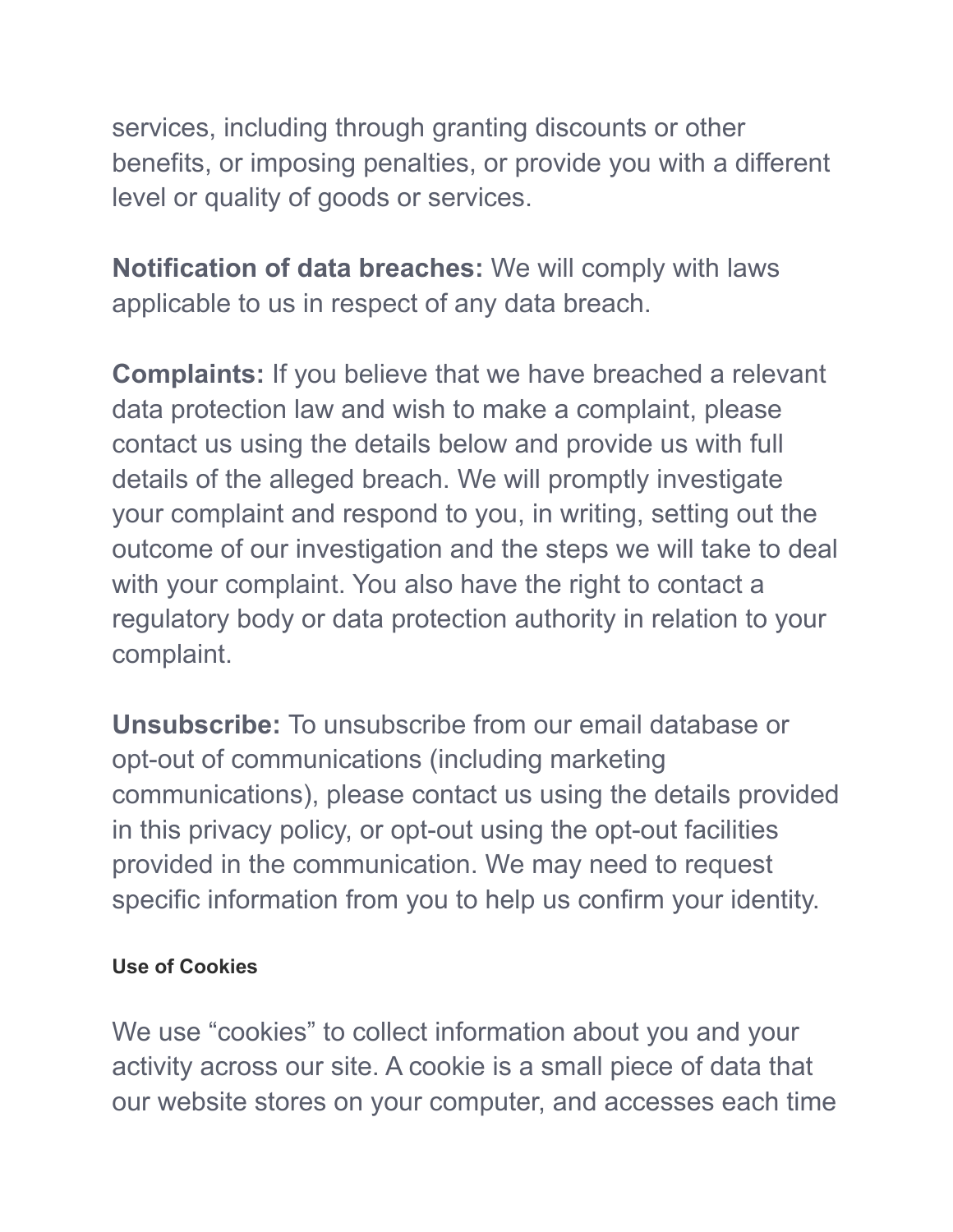you visit, so we can understand how you use our site. This helps us serve you content based on the preferences you have specified.

Please refer to our Cookie Policy for more information.

#### **Business Transfers**

If we or our assets are acquired, or in the unlikely event that we go out of business or enter bankruptcy, we would include data, including your personal information, among the assets transferred to any parties who acquire us. You acknowledge that such transfers may occur and that any parties who acquire us may, to the extent permitted by applicable law, continue to use your personal information according to this policy, which they will be required to assume as it is the basis for any ownership or use rights we have over such information.

#### **Limits of Our Policy**

Our website may link to external sites that are not operated by us. Please be aware that we have no control over the content and policies of those sites, and cannot accept responsibility or liability for their respective privacy practices.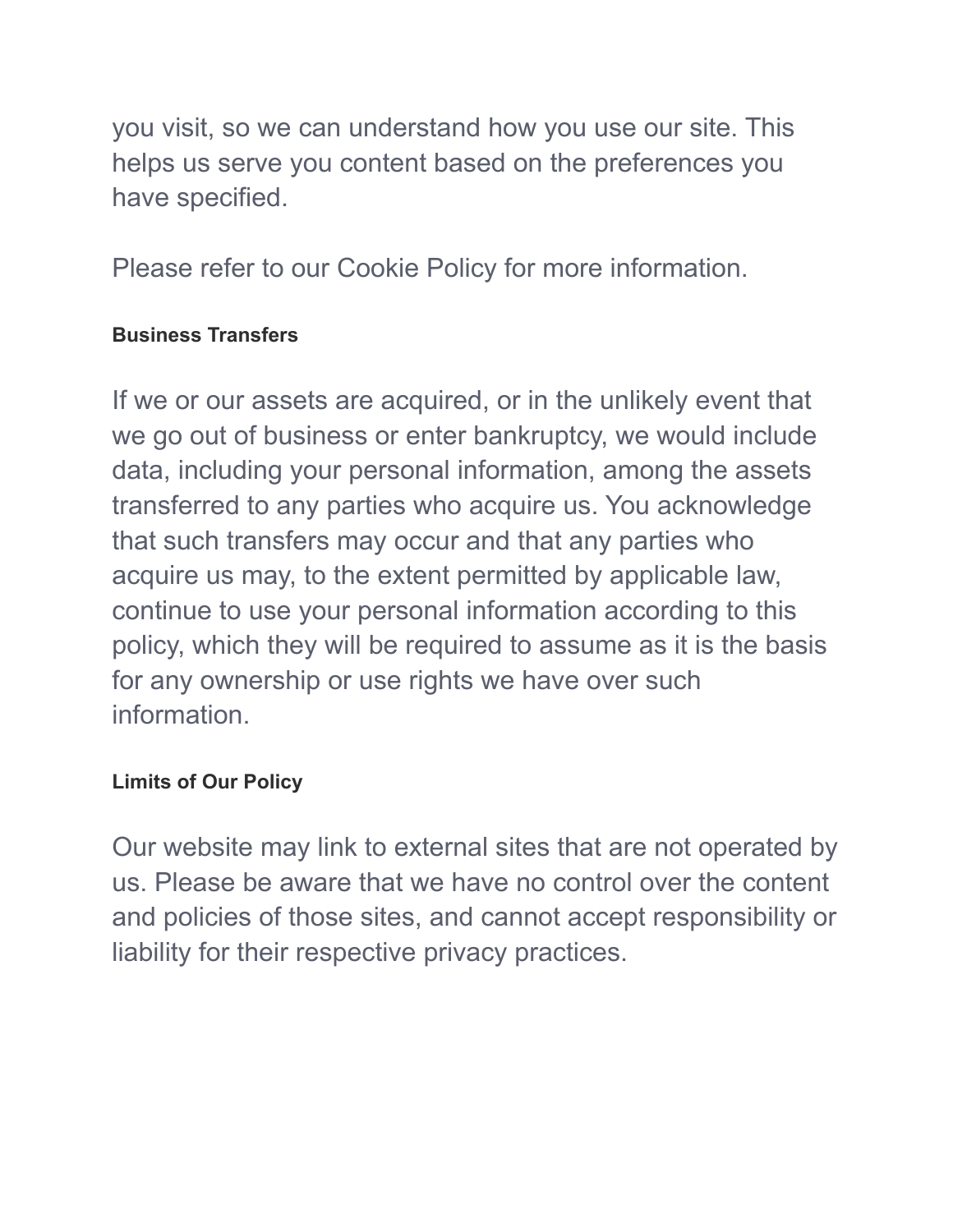#### **Changes to This Policy**

At our discretion, we may change our privacy policy to reflect updates to our business processes, current acceptable practices, or legislative or regulatory changes. If we decide to change this privacy policy, we will post the changes here at the same link by which you are accessing this privacy policy.

If the changes are significant, or if required by applicable law, we will contact you (based on your selected preferences for communications from us) and all our registered users with the new details and links to the updated or changed policy.

If required by law, we will get your permission or give you the opportunity to opt in to or opt-out of, as applicable, any new uses of your personal information.

#### **Additional Disclosures for Australian Privacy Act Compliance (AU)**

## **International Transfers of Personal Information**

Where the disclosure of your personal information is solely subject to Australian privacy laws, you acknowledge that some third parties may not be regulated by the Privacy Act and the Australian Privacy Principles in the Privacy Act. You acknowledge that if any such third party engages in any act or practice that contravenes the Australian Privacy Principles, it would not be accountable under the Privacy Act, and you will not be able to seek redress under the Privacy Act.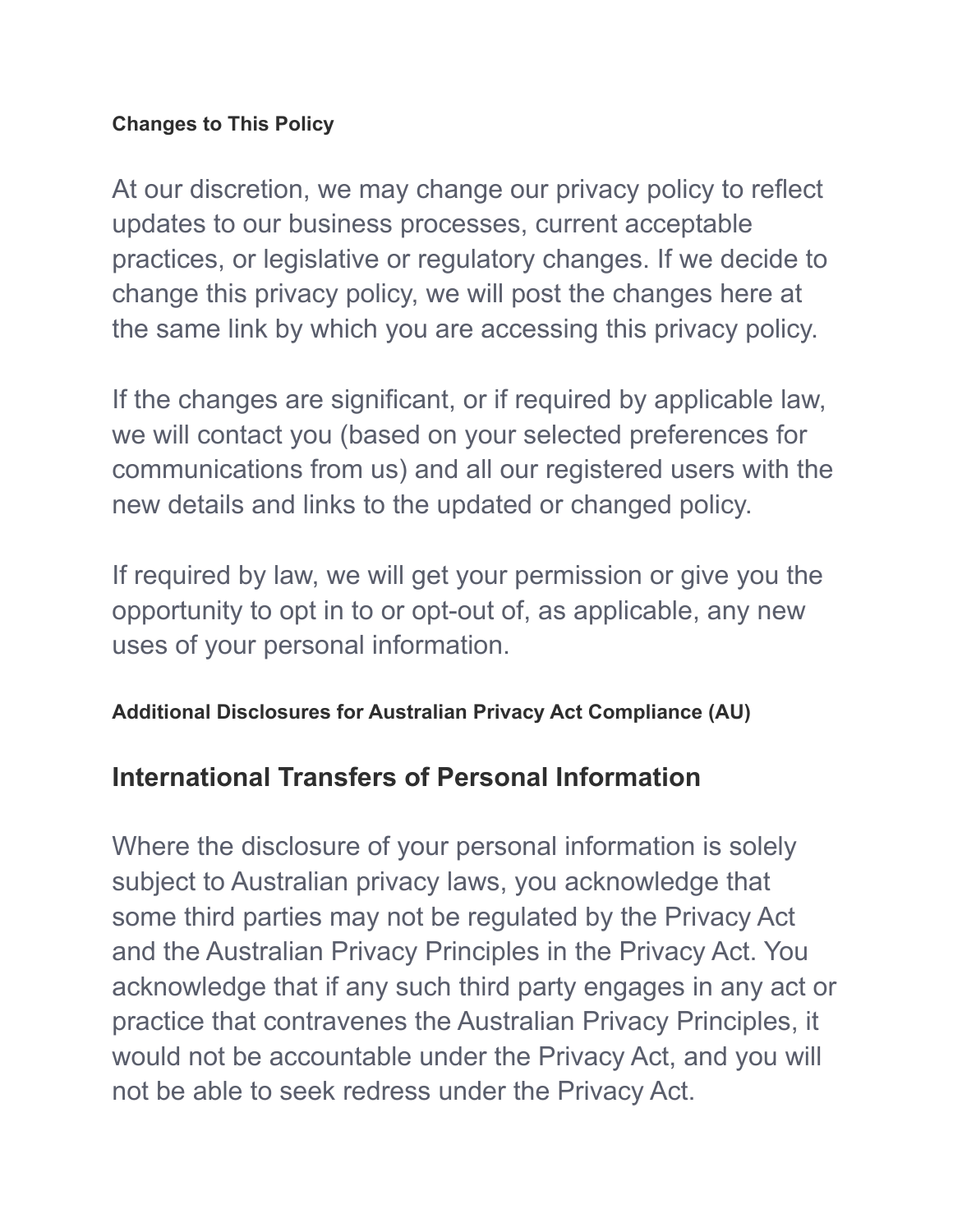**Additional Disclosures for General Data Protection Regulation (GDPR) Compliance (EU)**

## **Data Controller / Data Processor**

The GDPR distinguishes between organisations that process personal information for their own purposes (known as "data controllers") and organizations that process personal information on behalf of other organizations (known as "data processors"). We, Smart Curtains and Blinds Ltd, located at the address provided in our Contact Us section, are a Data Controller with respect to the personal information you provide to us.

## **Legal Bases for Processing Your Personal Information**

We will only collect and use your personal information when we have a legal right to do so. In which case, we will collect and use your personal information lawfully, fairly, and in a transparent manner. If we seek your consent to process your personal information, and you are under 16 years of age, we will seek your parent or legal guardian's consent to process your personal information for that specific purpose.

Our lawful bases depend on the services you use and how you use them. This means we only collect and use your information on the following grounds: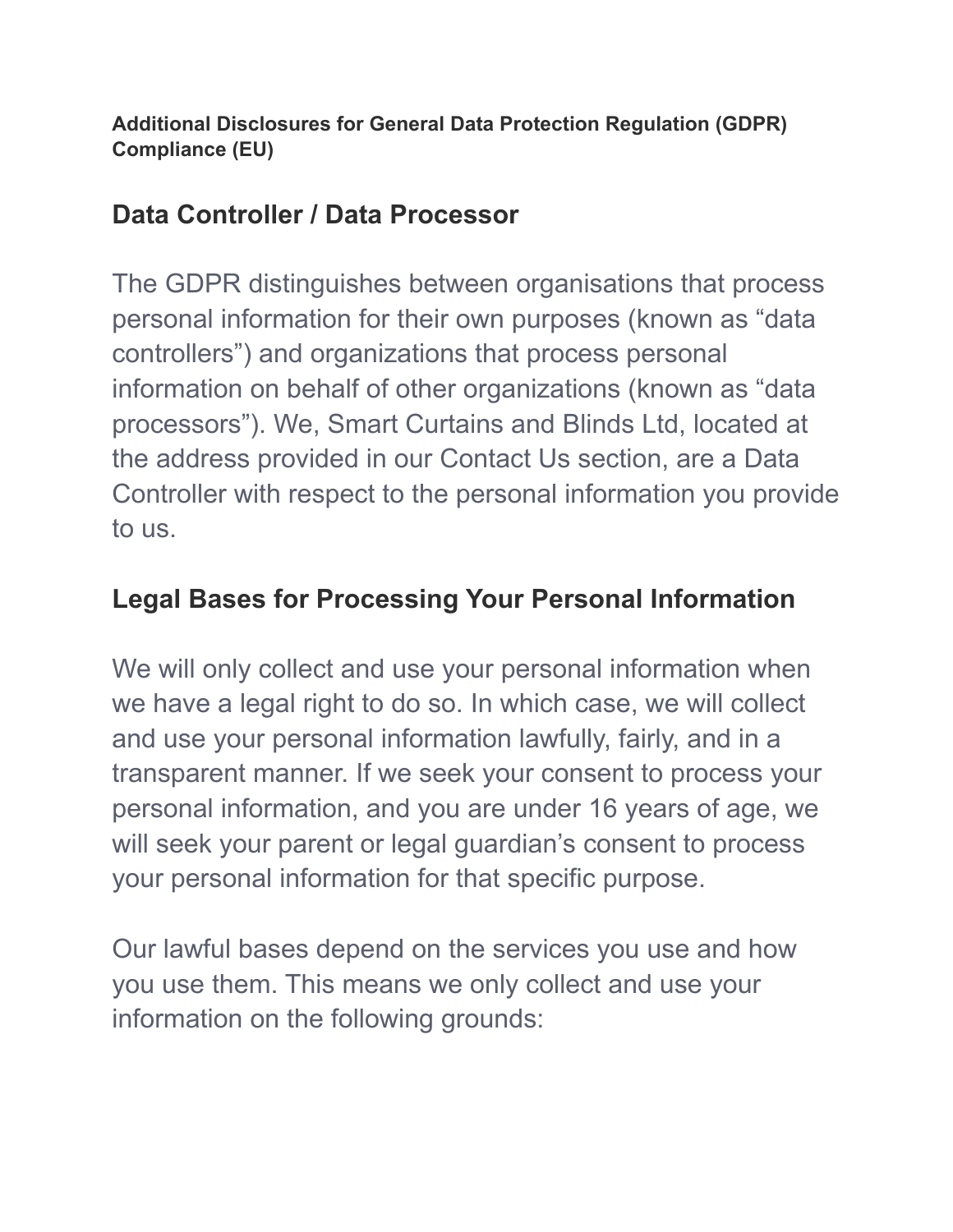Where you give us consent to collect and use your personal information for a specific purpose. You may withdraw your consent at any time using the facilities we provide; however, this will not affect any use of your information that has already taken place. You may consent to provide your name and contact details for the purpose of entering a giveaway or promotion. While you may withdraw your entry at any time, this will not affect any selection or judging that has already taken place. If you have any further enquiries about how to withdraw your consent, please feel free to enquire using the details provided in the Contact Us section of this privacy policy.

#### **Performance of a Contract or Transaction**

Where you have entered into a contract or transaction with us, or in order to take preparatory steps prior to our entering into a contract or transaction with you. For example, if you purchase a product, service, or subscription from us, we may need to use your personal and payment information in order to process and deliver your order.

#### **Our Legitimate Interests**

Where we assess it is necessary for our legitimate interests, such as for us to provide, operate, improve and communicate our services. We consider our legitimate interests to include research and development, understanding our audience,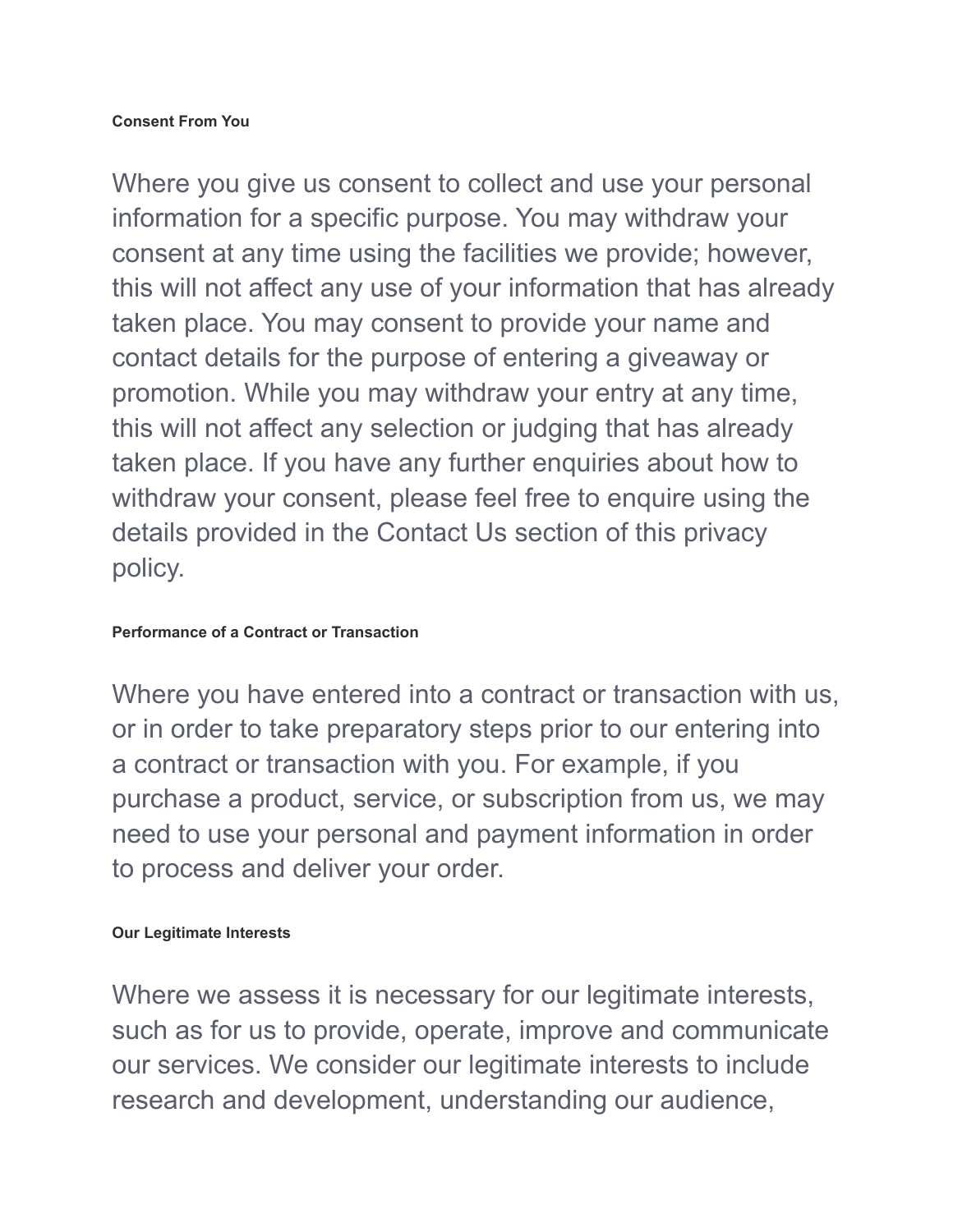marketing and promoting our services, measures taken to operate our services efficiently, marketing analysis, and measures taken to protect our legal rights and interests.

#### **Compliance with Law**

In some cases, we may have a legal obligation to use or keep your personal information. Such cases may include (but are not limited to) court orders, criminal investigations, government requests, and regulatory obligations. If you have any further enquiries about how we retain personal information in order to comply with the law, please feel free to enquire using the details provided in the Contact Us section of this privacy policy.

## **International Transfers Outside of the European Economic Area (EEA)**

We will ensure that any transfer of personal information from countries in the European Economic Area (EEA) to countries outside the EEA will be protected by appropriate safeguards, for example by using standard data protection clauses approved by the European Commission, or the use of binding corporate rules or other legally accepted means.

### **Your Rights and Controlling Your Personal Information**

**Restrict:** You have the right to request that we restrict the processing of your personal information if (i) you are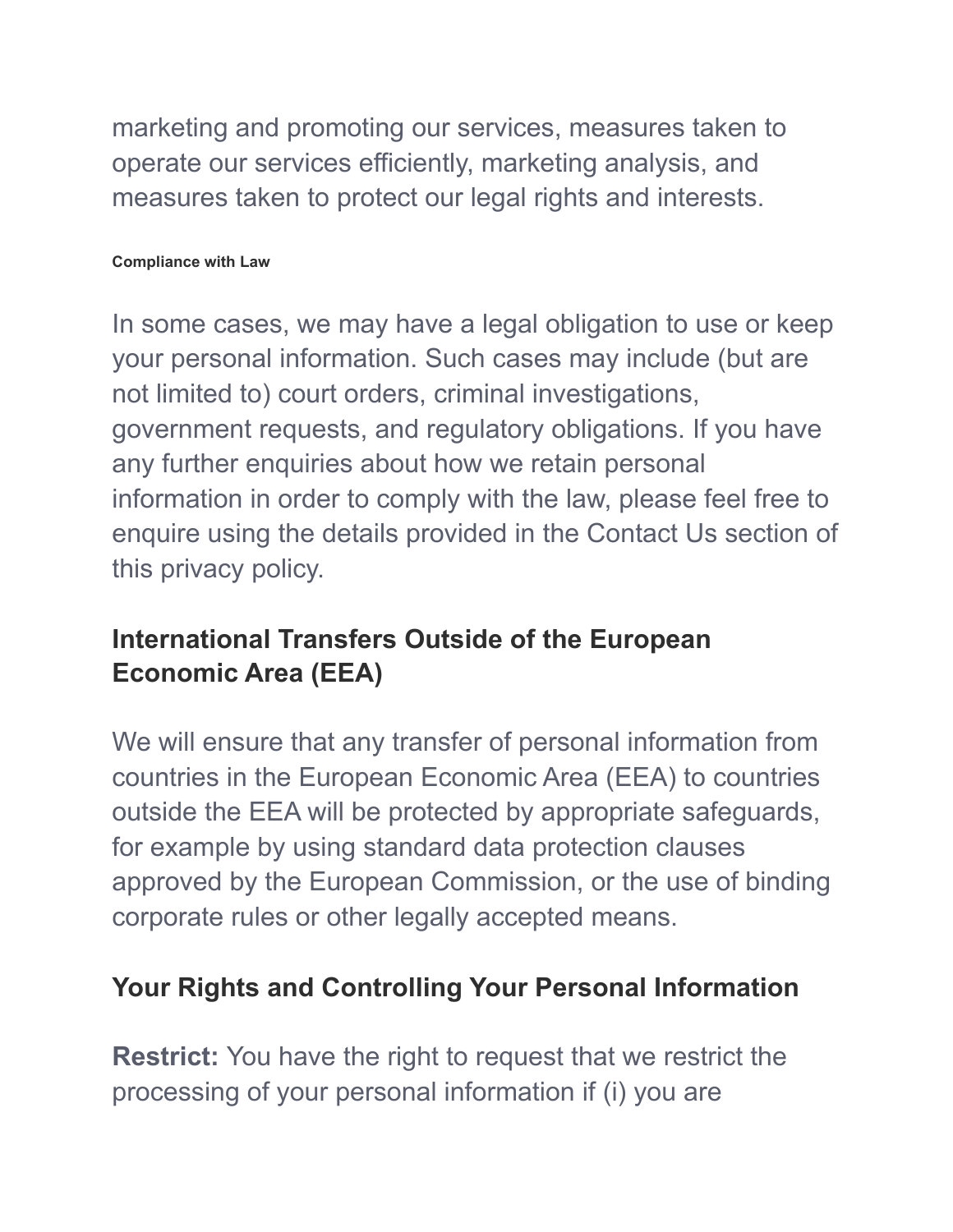concerned about the accuracy of your personal information; (ii) you believe your personal information has been unlawfully processed; (iii) you need us to maintain the personal information solely for the purpose of a legal claim; or (iv) we are in the process of considering your objection in relation to processing on the basis of legitimate interests.

**Objecting to processing:** You have the right to object to the processing of your personal information that is based on your legitimate interests or public interest. If this is done, we must provide compelling legitimate grounds for the processing which overrides your interests, rights, and freedoms, in order to proceed with the processing of your personal information.

**Data portability:** You may have the right to request a copy of the personal information we hold about you. Where possible, we will provide this information in CSV format or another easily readable machine format. You may also have the right to request that we transfer this personal information to a third party.

**Deletion:** You may have a right to request that we delete the personal information we hold about you at any time, and we will take reasonable steps to delete your personal information from our current records. If you ask us to delete your personal information, we will let you know how the deletion affects your use of our website or products and services. There may be exceptions to this right for specific legal reasons which, if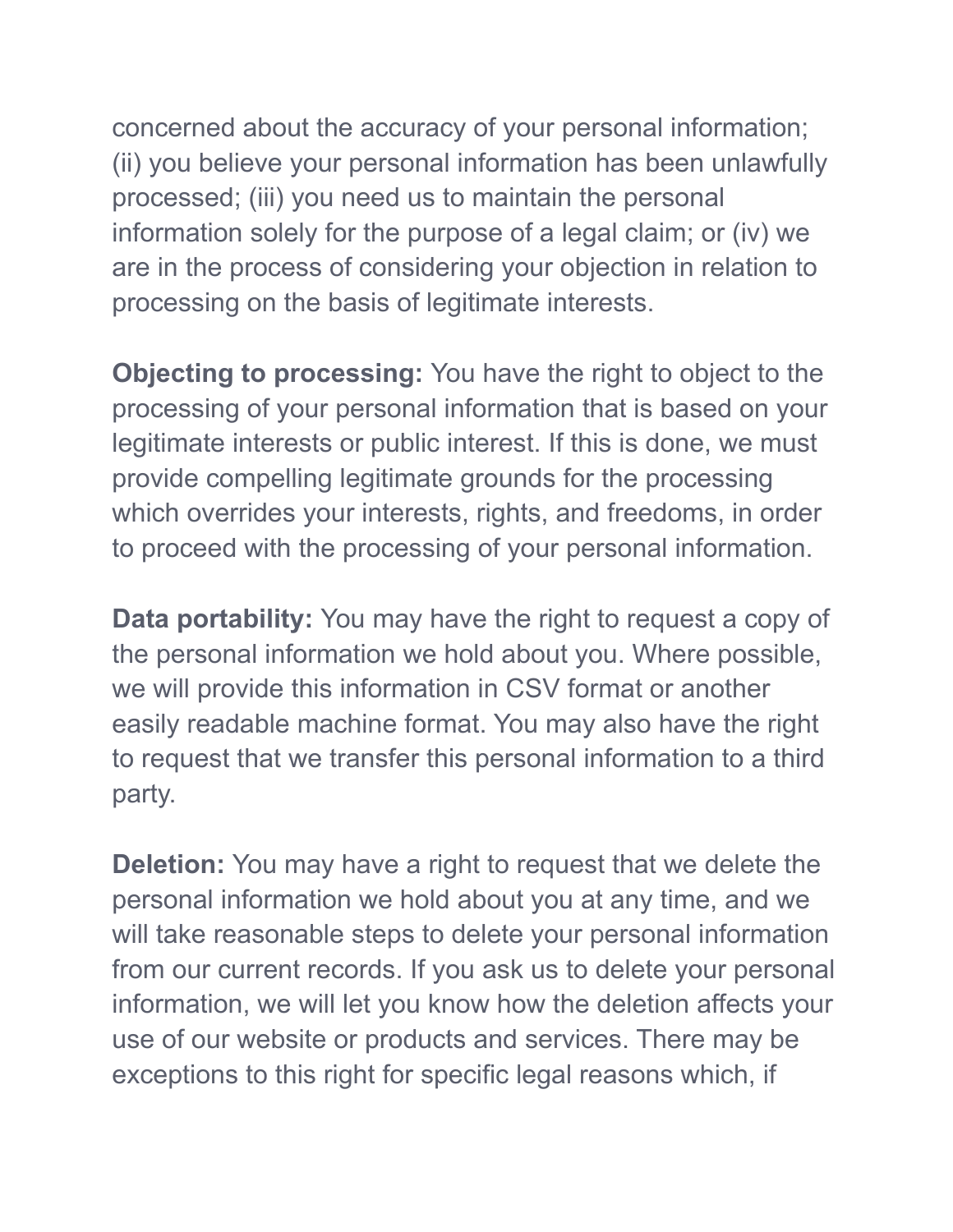applicable, we will set out for you in response to your request. If you terminate or delete your account, we will delete your personal information within 14 days of the deletion of your account. Please be aware that search engines and similar third parties may still retain copies of your personal information that has been made public at least once, like certain profile information and public comments, even after you have deleted the information from our services or deactivated your account.

#### **Additional Disclosures for California Compliance (US)**

Under California Civil Code Section 1798.83, if you live in California and your business relationship with us is mainly for personal, family, or household purposes, you may ask us about the information we release to other organizations for their marketing purposes.

To make such a request, please contact us using the details provided in this privacy policy with "Request for California privacy information" in the subject line. You may make this type of request once every calendar year. We will email you a list of categories of personal information we revealed to other organisations for their marketing purposes in the last calendar year, along with their names and addresses. Not all personal information shared in this way is covered by Section 1798.83 of the California Civil Code.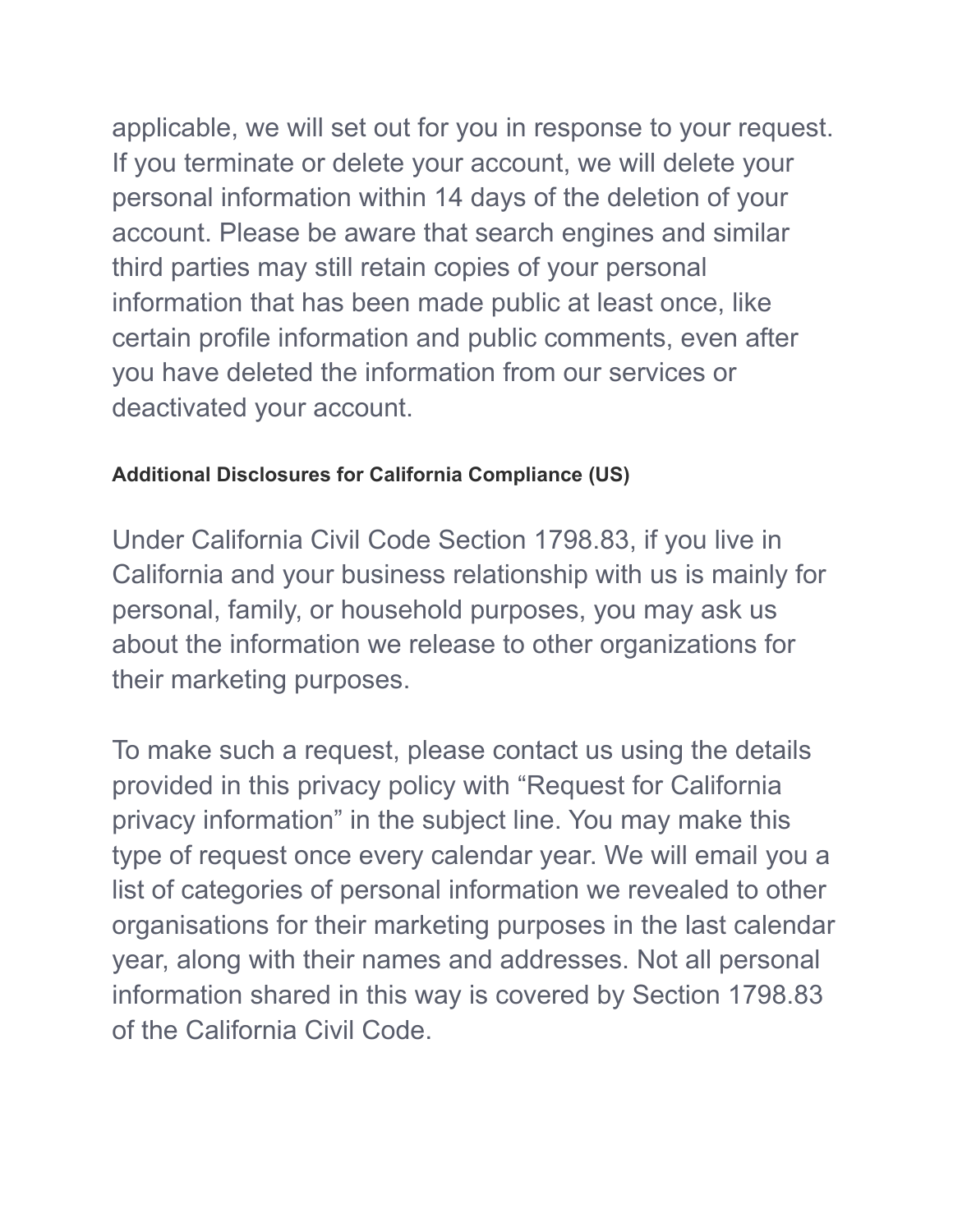## **Do Not Track**

Some browsers have a "Do Not Track" feature that lets you tell websites that you do not want to have your online activities tracked. At this time, we do not respond to browser "Do Not Track" signals.

We adhere to the standards outlined in this privacy policy, ensuring we collect and process personal information lawfully, fairly, transparently, and with legitimate, legal reasons for doing so.

# **Cookies and Pixels**

At all times, you may decline cookies from our site if your browser permits. Most browsers allow you to activate settings on your browser to refuse the setting of all or some cookies. Accordingly, your ability to limit cookies is based only on your browser's capabilities. Please refer to the Cookies section of this privacy policy for more information.

# **CCPA-permitted financial incentives**

In accordance with your right to non-discrimination, we may offer you certain financial incentives permitted by the CCPA that can result in different prices, rates, or quality levels for the goods or services we provide.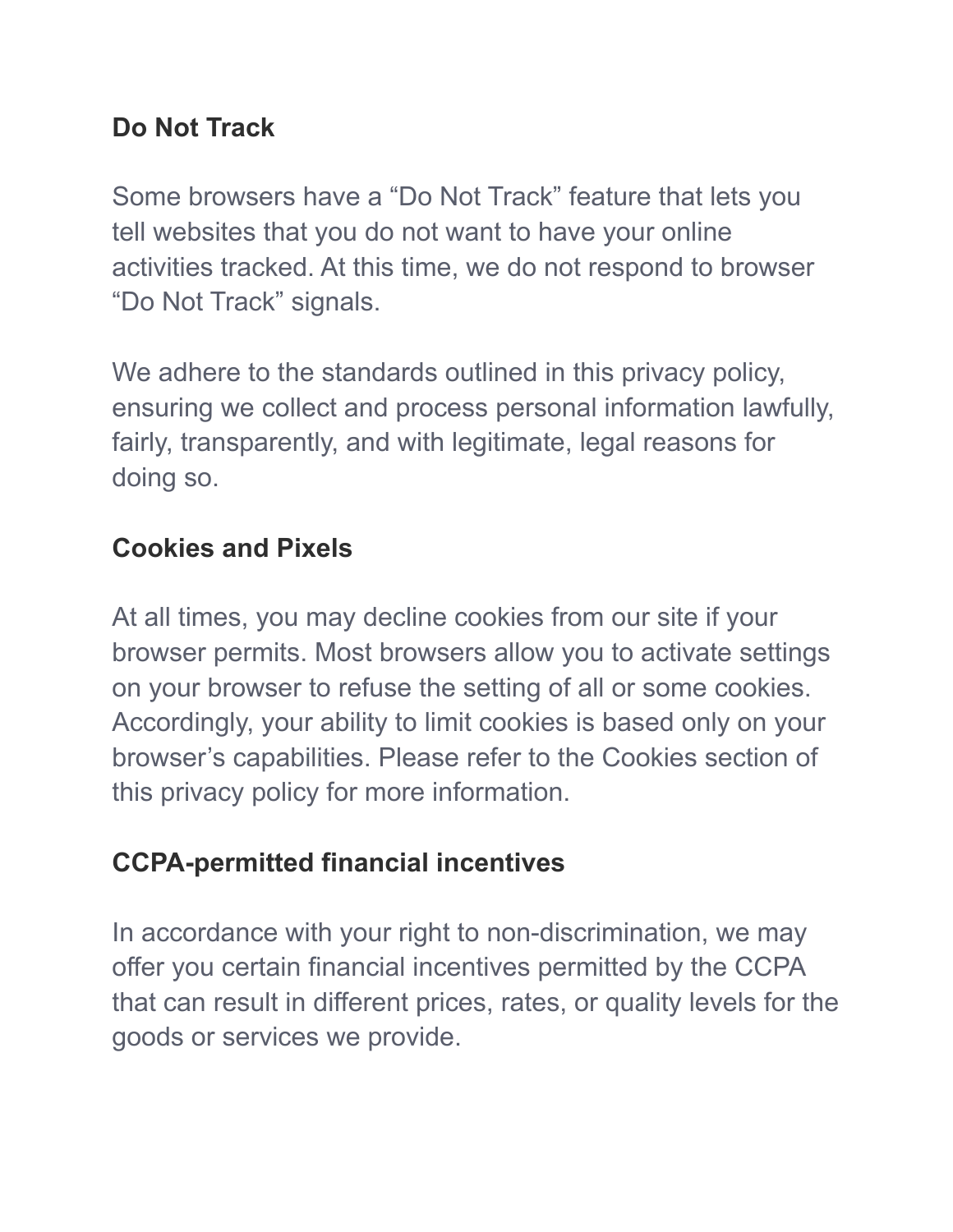Any CCPA-permitted financial incentive we offer will reasonably relate to the value of your personal information, and we will provide written terms that describe clearly the nature of such an offer. Participation in a financial incentive program requires your prior opt-in consent, which you may revoke at any time.

# **California Notice of Collection**

In the past 12 months, we have collected the following categories of personal information enumerated in the California Consumer Privacy Act:

- Identifiers, such as name, email address, phone number account name, IP address, and an ID or number assigned to your account.
- Geolocation data.

For more information on the information we collect, including the sources we receive information from, review the "Information We Collect" section. We collect and use these categories of personal information for the business purposes described in the "Collection and Use of Information" section, including to provide and manage our Service.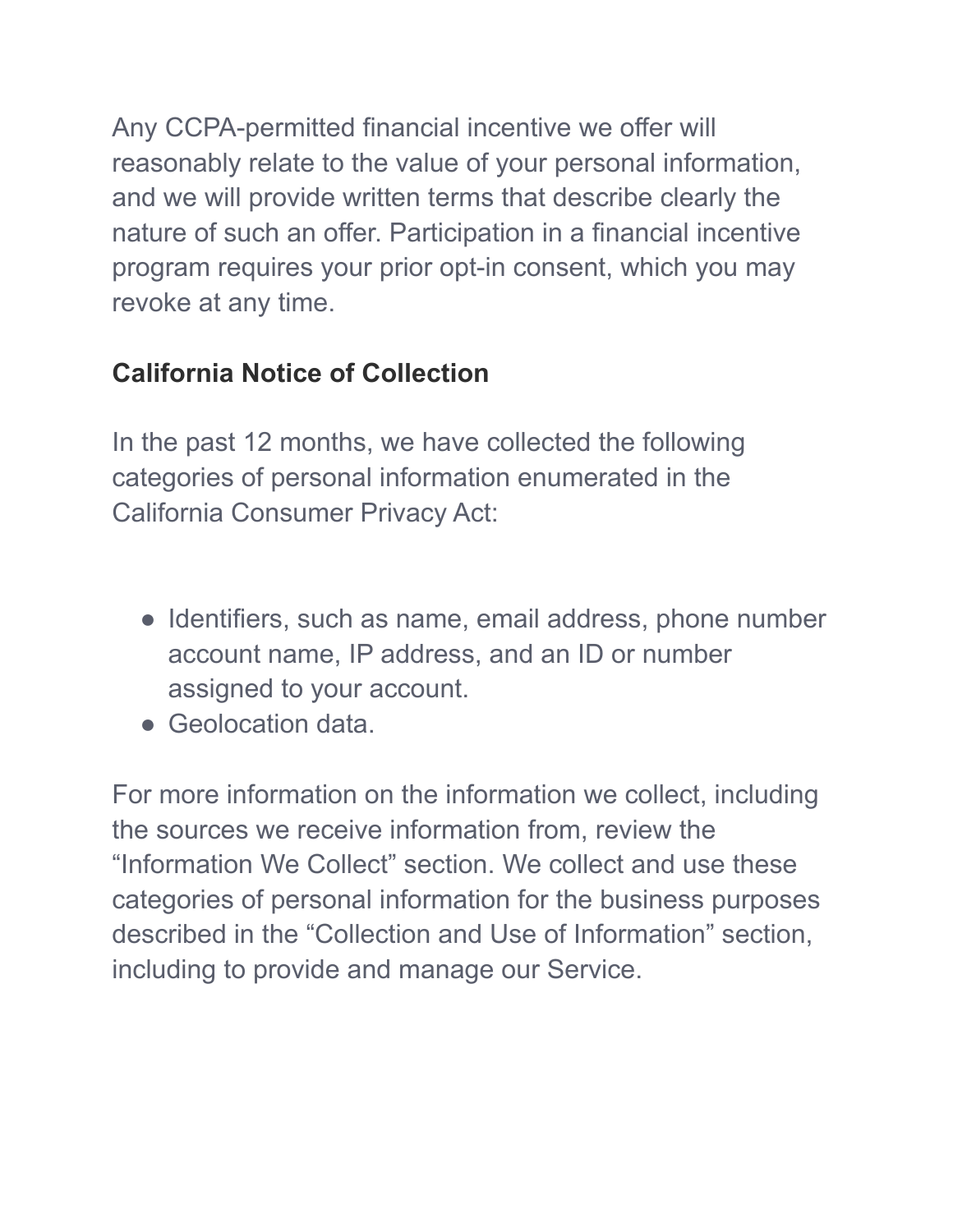## **Right to Know and Delete**

If you are a California resident, you have the right to delete the personal information we collected and know certain information about our data practices in the preceding 12 months. In particular, you have the right to request the following from us:

- The categories of personal information we have collected about you;
- The categories of sources from which the personal information was collected;
- The categories of personal information about you we disclosed for a business purpose or sold;
- The categories of third parties to whom the personal information was disclosed for a business purpose or sold;
- The business or commercial purpose for collecting or selling the personal information; and
- The specific pieces of personal information we have collected about you.

To exercise any of these rights, please contact us using the details provided in this privacy policy.